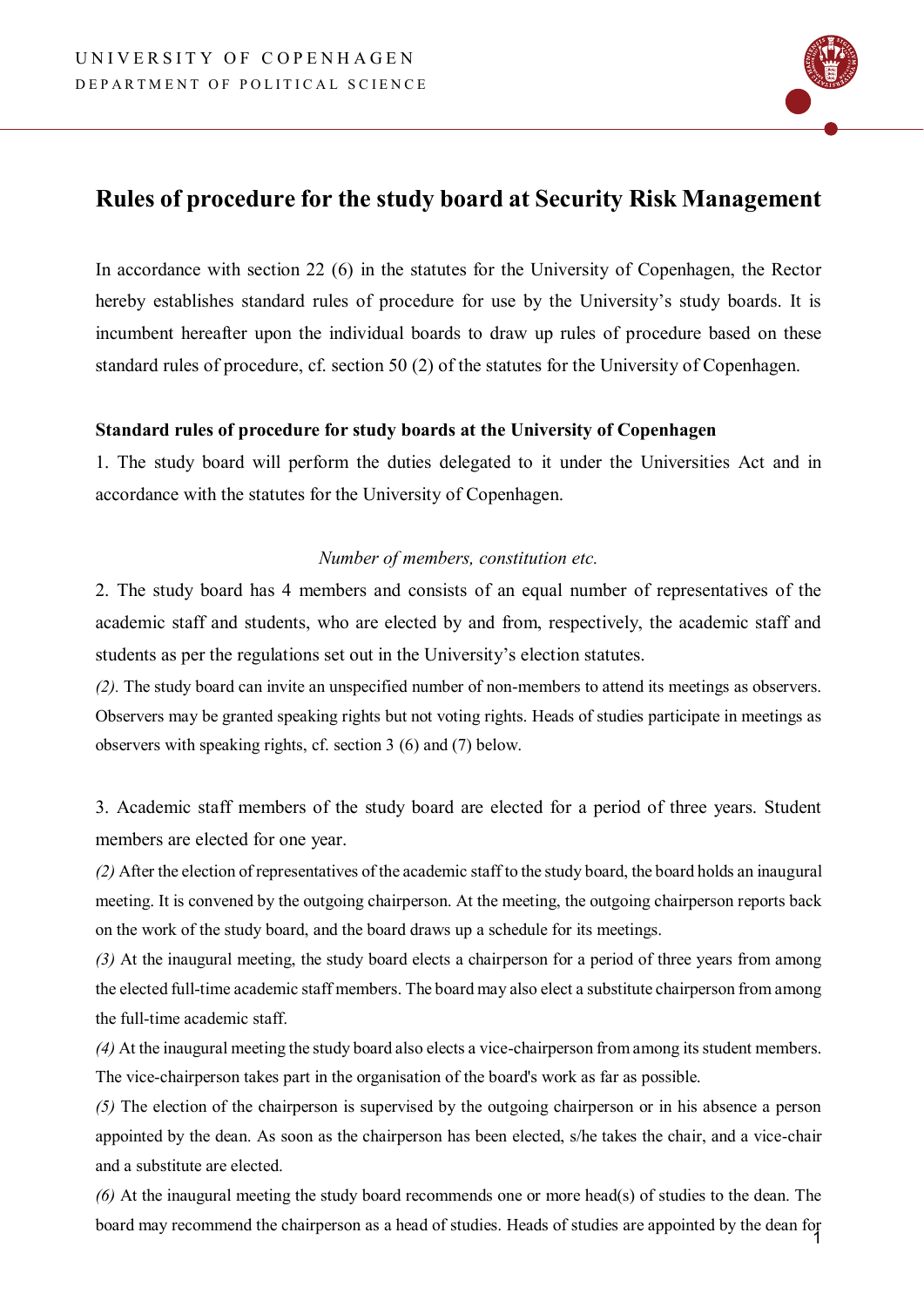three years. The study board may, however, recommend to the dean that a head of studies be removed during that period. The dean may decide that the study board should appoint both a woman and a man as head of studies.

*(7)* In co-operation with the study board, the head of studies undertakes the practical organisation of courses and of tests and other forms of assessments that form part of exams. The head of studies' duties are delegated by the Rector and dean.

*(8)* The dean must approve the chairperson, vice-chairperson and substitute elected.

#### *Decision-making authority*

4. Decisions that establish precedents, breaking with or modifying the board's past practices, must be taken by the study board.

*(2)* The study board can authorise as sub-committee, the chair or the administration to make decisions on behalf of the study board in non-controversial and routine matters and on matters where an established practice already exists, including cases involving applications for substantive reconsideration of cases already decided by the board. This type of authorisation must be explained in the study board's rules of procedure.

*(3)* A sub-committee set up by the board pursuant to (2) above must consist of an equal number of representatives of the academic staff and students.

*(4)* The study board is informed of decisions reached under authorisation.

#### *Ordinary and extraordinary meetings, processing in writing*

5. The study board conducts its activities in meetings. Ordinary meetings are held at the University. Provided the members unanimously agree, routine matters may be processed in writing (or online), including by e-mail correspondence.

*(2)* The meetings are public. The study board is, however, entitled to decide to meet in camera during the processing of individual items on the agenda if the nature or circumstances of the case so necessitate. Cases in which it is necessary to protect the confidentiality of information in the public interest or in the interest of private individuals must be processed in camera. This includes the following cases:

- Exemptions

- Cases submitted to the board for a pronouncement or for information and which relate to individuals' personal or financial circumstances.

The Rector or a representative appointed by the Rector has the right to attend in camera sessions.

*(3)* The issue of whether a matter necessitates an in camera session must be discussed in camera beforehand if so determined by the chairperson. This decision may not be put to the vote.

*(4)* Matters dealt with in camera pursuant to (2) above are subject to confidentiality.

*(5)* Public meetings of the study board are open to all but without speaking rights. If any spectator disrupts the proceedings, the chairperson may exclude that person, or if necessary all spectators, from the meeting.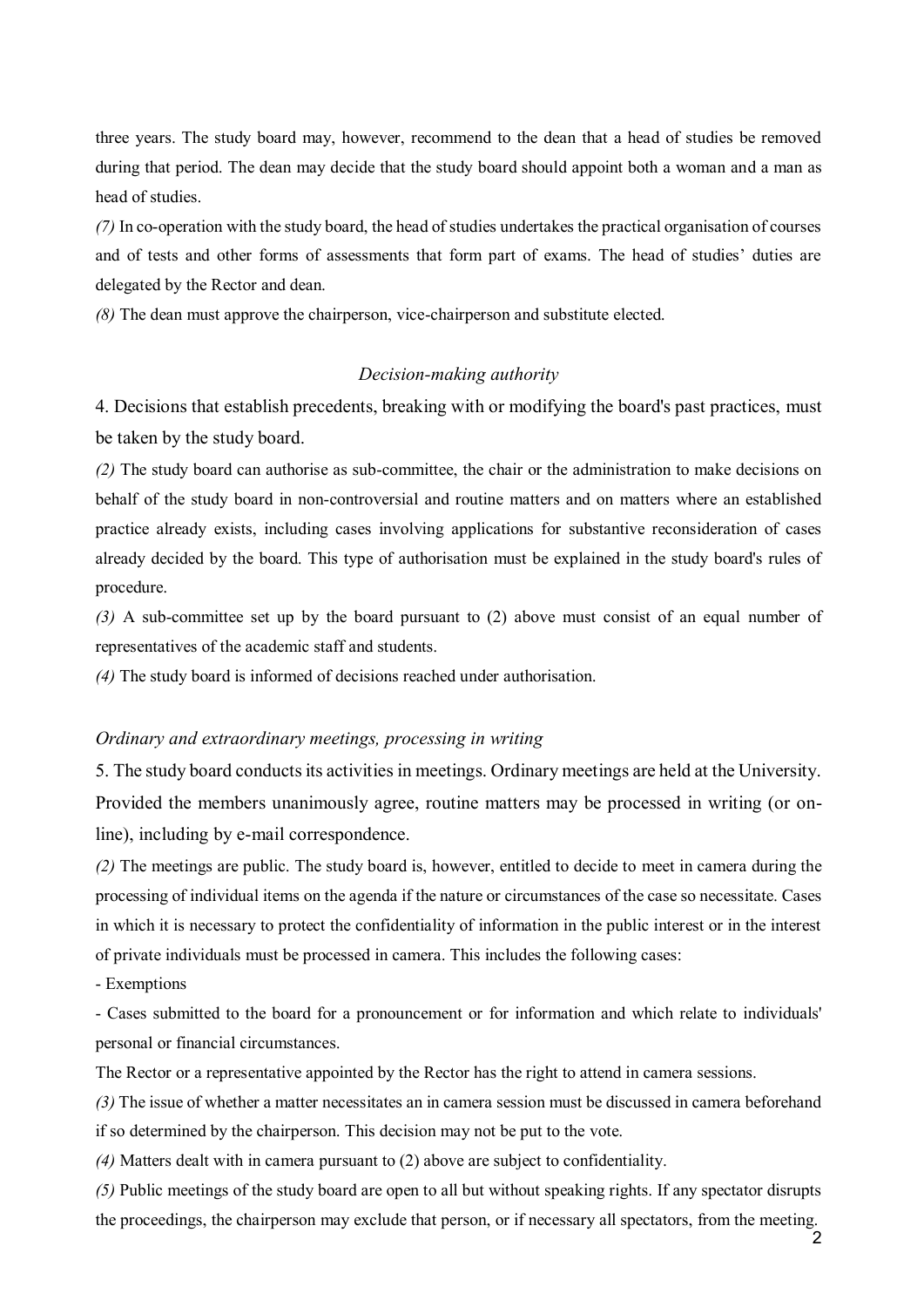6. The study board must meet at least four times per annum.

*(2)* In addition to ordinary meetings, the chairperson is empowered to convene extraordinary meetings of the board of studies when they are deemed necessary.

*(3)* The chairperson must convene the study board whenever one third of the members, or all members of at least one of the election groups represented, submit a written request containing a specific agenda. In such cases the meeting must be held within 14 days of the chairperson receiving the request. If the request concerns a case where a 14-day deadline would mean that the nature of the issue changed or that it would be too late to consider the matter, the chairperson has a duty to attempt to hold the meeting before the deadline.

7. Any member unable to attend a meeting of the study board must notify the chairperson in advance. The board considers whether to call in a substitute, cf., however, section 14. The board is, however, also entitled to stipulate in its rules of procedure that it is the individual member who decides whether his or her substitute will attend.

8. The chairperson circulates notice of the meeting and agenda by e-mail, normally five working days before the meeting. Meetings may be called on shorter notice under extraordinary circumstances. The agenda must include information about which cases will be discussed at the meeting.

*(2)* The agenda is sent by e-mail to each member of the study board.

*(3)* Individual members of the study board are entitled to request that points are included on the agenda. Agenda items for ordinary meetings and accompanying materials must be submitted to the chairperson at least eight days before the meeting.

*(4)* The chairperson makes sure that the relevant meeting materials are distributed by e-mail along with the agenda to the extent it is deemed necessary in the interest of informing the members in advance. If requested by the members, the chairperson must also ensure that the material for the meeting is available in hard copy. *(5)* The chairperson must ensure that the cases and the information obtained to assess them are presented to the members for perusal at least three days before the meeting is held at a venue specified in the notice convening the meeting. If the nature of a case makes it possible and reasonable, the board may, if no one votes against the proposal, decide to grant an exemption to the three-day requirement.

#### *Chairing meetings and presenting cases*

9. The chairperson chairs the meeting. The chairperson issues rulings on all questions regarding the way in which meetings are chaired and the manner in which cases are dealt with. The chairperson formulates the proposals on which votes will be taken and determines the voting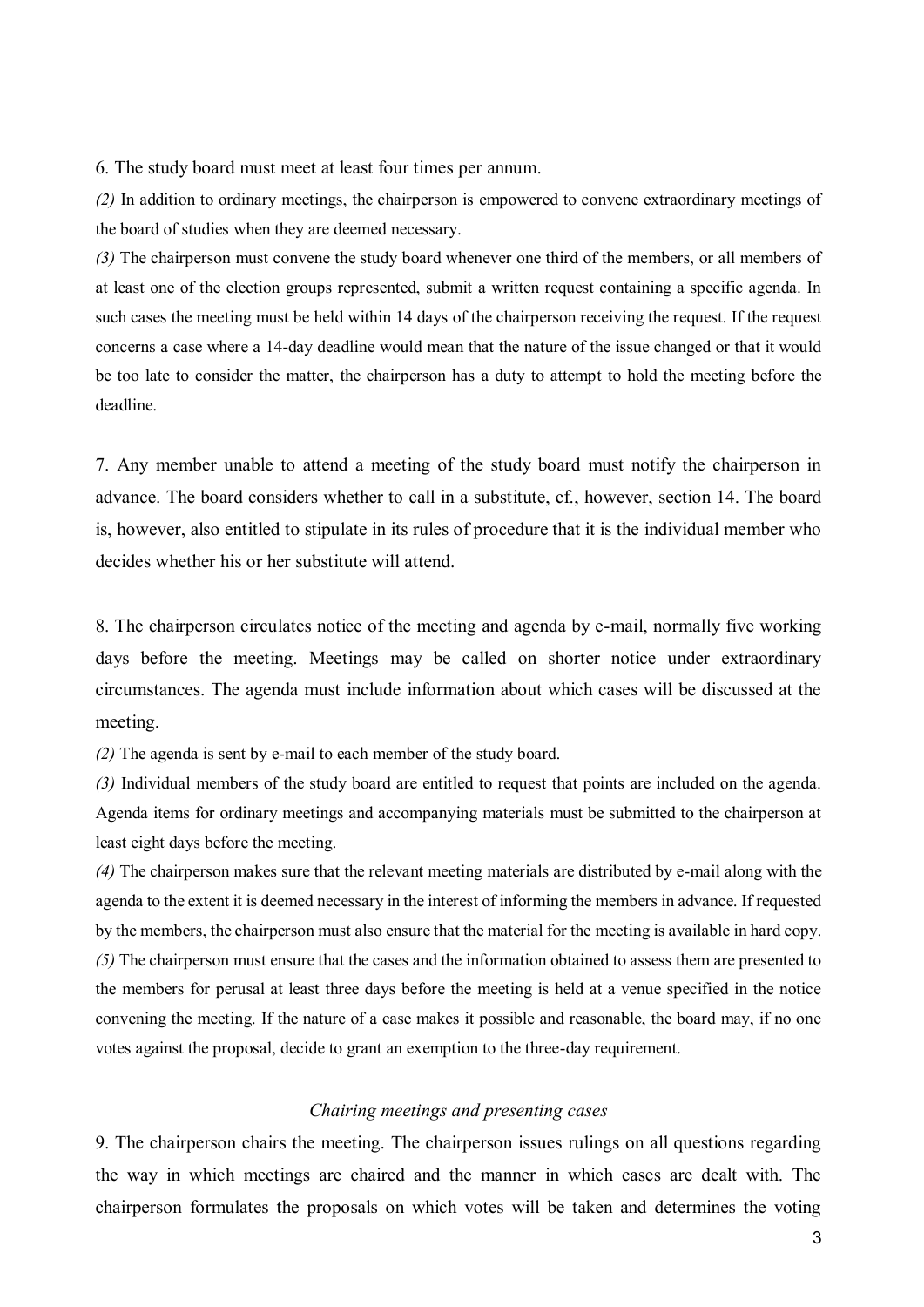procedure. A member may, however, demand at any time that a proposal formulated and put by the member be put to the vote.

*(2)* Members wishing to speak must address the chair. Members who wish to speak on procedural issues must be given the floor before members who want to speak on other matters. Procedural questions must be addressed immediately. The chair may deviate from the order of the speakers if a member wishes to provide specific information relevant to how the discussions will proceed.

*(3)* The chairperson may determine that the time allotted for speaking be limited. It requires two members to demand a vote on such decisions by the chair.

*(4)* All proposals put during the discussions must be addressed to the chair. When the chairperson finds occasion for it or two members request it a vote must be held on whether discussion of a particular issue can be brought to an end. In questions regarding procedural matters, the chairperson, after listening to arguments for and against the proposal, can determine that the discussion about it has been completed. Procedural motions are put to the vote when necessary.

*(5)* In the absence of the chairperson, the vice-chairperson chairs the meeting, unless a substitute is chosen, cf. section 3 (3).

10. Cases are dealt with in the meeting in the order determined by the Chairman and the order of the agenda can therefore be deviated from. The study board decides, however, in which order cases should be dealt with if at least two members request a vote thereon.

*(2)* Every member is entitled at the start of the meeting to request to speak regarding the agenda, including on the issue of moving discussion of a particular case from in camera to open session and vice-versa.

11. Cases to be processed in writing must be sent by the chairperson to the members stating the deadline for the return of members' written submissions. Under normal circumstances, this deadline should not be less than three working days. Any member may demand that a case be referred for processing at a meeting. In such cases, the chairperson must make sure that the case is put on the agenda for the next meeting.

#### *The conduct of the meeting*

12. At the start of the meeting, the chairperson notes whether it has been convened with proper notice and takes an attendance record.

*(2)* The study board is quorate when more than half of the members are present.

*(3)* Decisions can be taken only in cases that are listed as separate agenda items. However, decisions can be taken in urgent cases, even though they do not feature on the agenda if all members or their substitutes are present and nobody protests against this.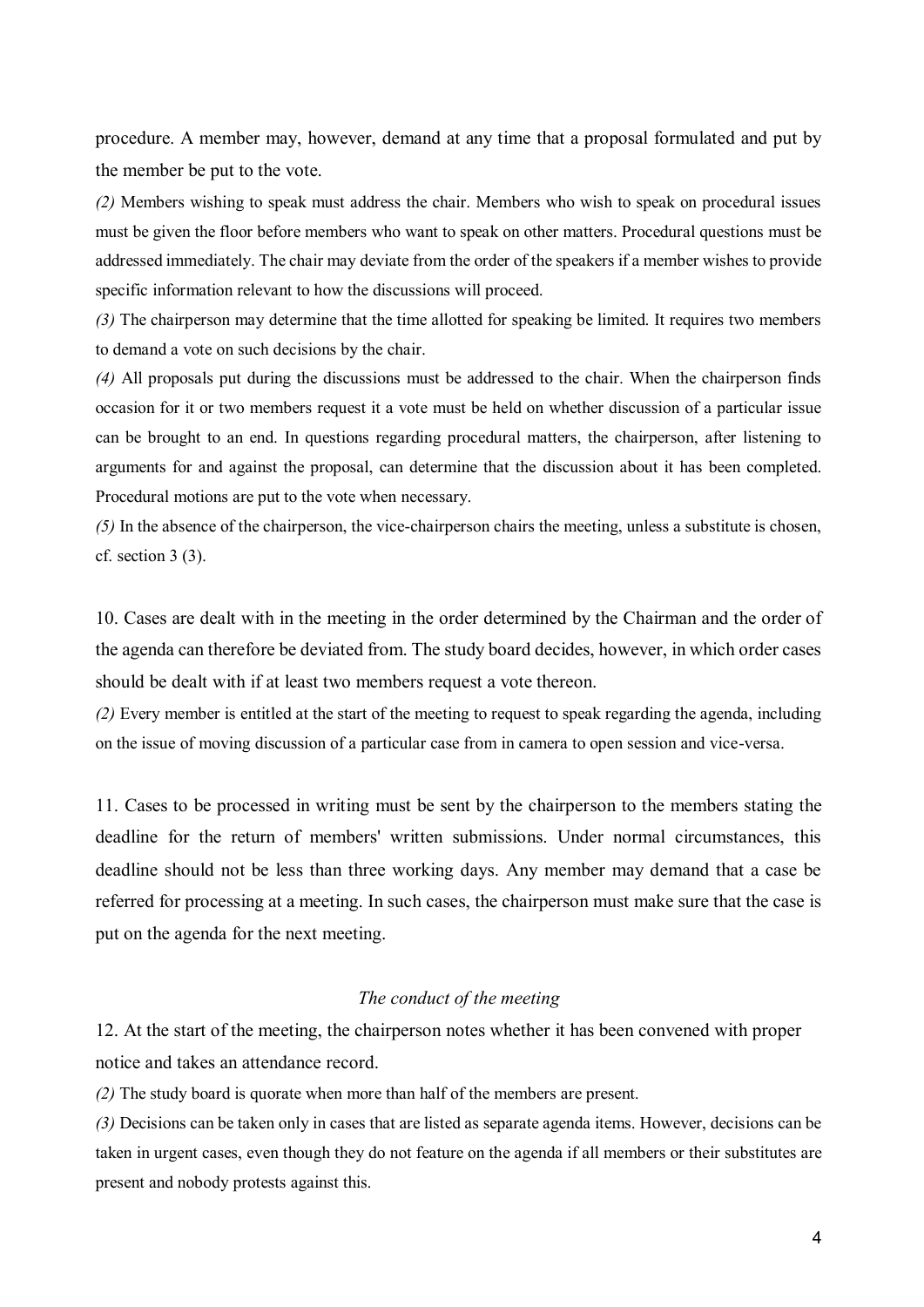#### *Votes*

13. The chairperson determines how votes will be taken, e.g. by a show of hands or a roll call.

*(2)* In cases where the chairperson considers the outcome of a vote to be a foregone conclusion, the chairperson may declare that the matter has been resolved by noting the view the chairperson has of the outcome. If no member then demands a vote, the chairperson may declare the matter settled in accordance with the specified perception.

*(3)* Decisions are taken by simple majority vote among the members present, unless stipulated otherwise pursuant to current rules.

*(4)* The chairperson has the casting vote in the event of a tied vote.

#### *Members' participation in discussions and votes*

14. The study board's members have a duty to attend the meetings.

*(2)* If an elected member of the study board loses eligibility for election, the member concerned steps down from the study board and the substitute steps in instead of the rest of the election period.

*(3)* If an elected member takes leave of absence during an election period, or, due to illness or similar, is unable to participate in the work of the study board, the board decides whether the member must step down for the period concerned or for the rest of the election period.

*(4)* If a vacancy arises among the elected members of the study board, and a sufficient number of substitutes has not been elected such that the board can be at full strength, the Rector decides, on recommendation from the board, whether new members be appointed or whether by- elections should be held in the election group concerned. Notification of a vacancy is submitted to the election secretariat by the chairperson of the study board. The study board recommends individuals who are eligible for appointment. The Rector may choose whether to appoint the person(s) nominated or to call a by-election.

15. A member of the study board is excluded from participating in discussions and votes in cases in which the person concerned has a personal or financial interest.

*(2)* A member has a duty to inform the study board of circumstances causing a conflict of interests or which may give rise to doubt about same. The member must, as far as possible, give the chairperson notice of such circumstances before the meeting. The study board then decides the extent to which the member concerned must vacate the meeting during the discussion of the case and whether the substitute should be called in. Members may not participate in the discussion and subsequent decision on the question of whether they have a conflict of interests.

### *Minutes and forwarding of the cases processed*

5 16. The study board's decisions are recorded in resolution minutes. The minutes must be circulated as soon as possible and submitted for approval by e-mail or at the board's next meeting. The minutes must indicate which members were present at the start of the meeting.